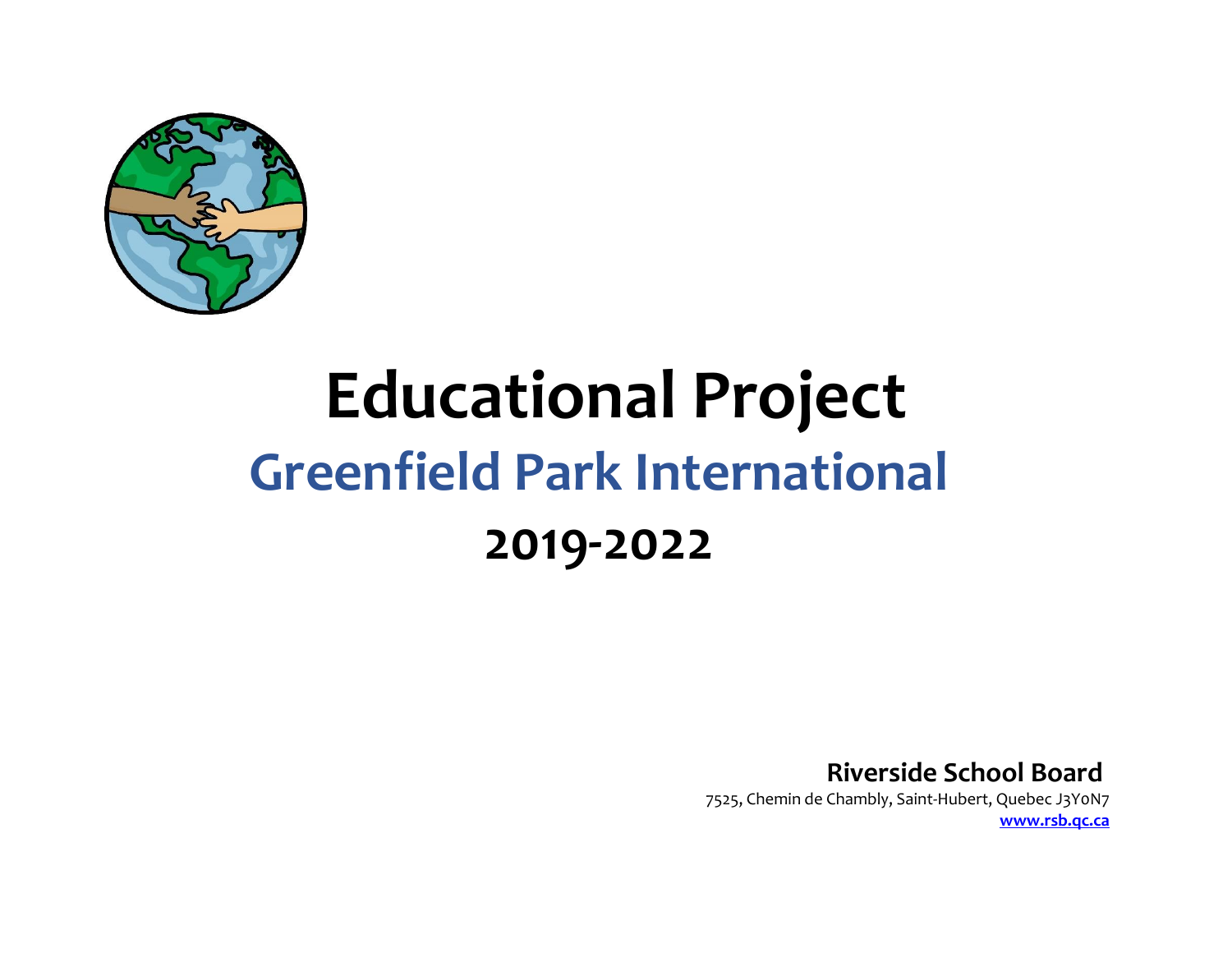# **The Educational Project**

## **Table of contents**

- 1. **Purpose and Definition of the Educational Project**
- 2. **Legal Framework**
- 3. **Steering Committee for the Preparation of the Educational Project**
- 4. **Consultations Held for the Preparation of the Educational Project**
- 5. **School Context**
- 6. **Consistency with the Commitment-to-Success Plan**

7. **Challenges, Orientations, Objectives, Indicators and Targets Specific to the School/Centre**

- 8. **Reporting on the Educational Project**
- 9. **Signatures**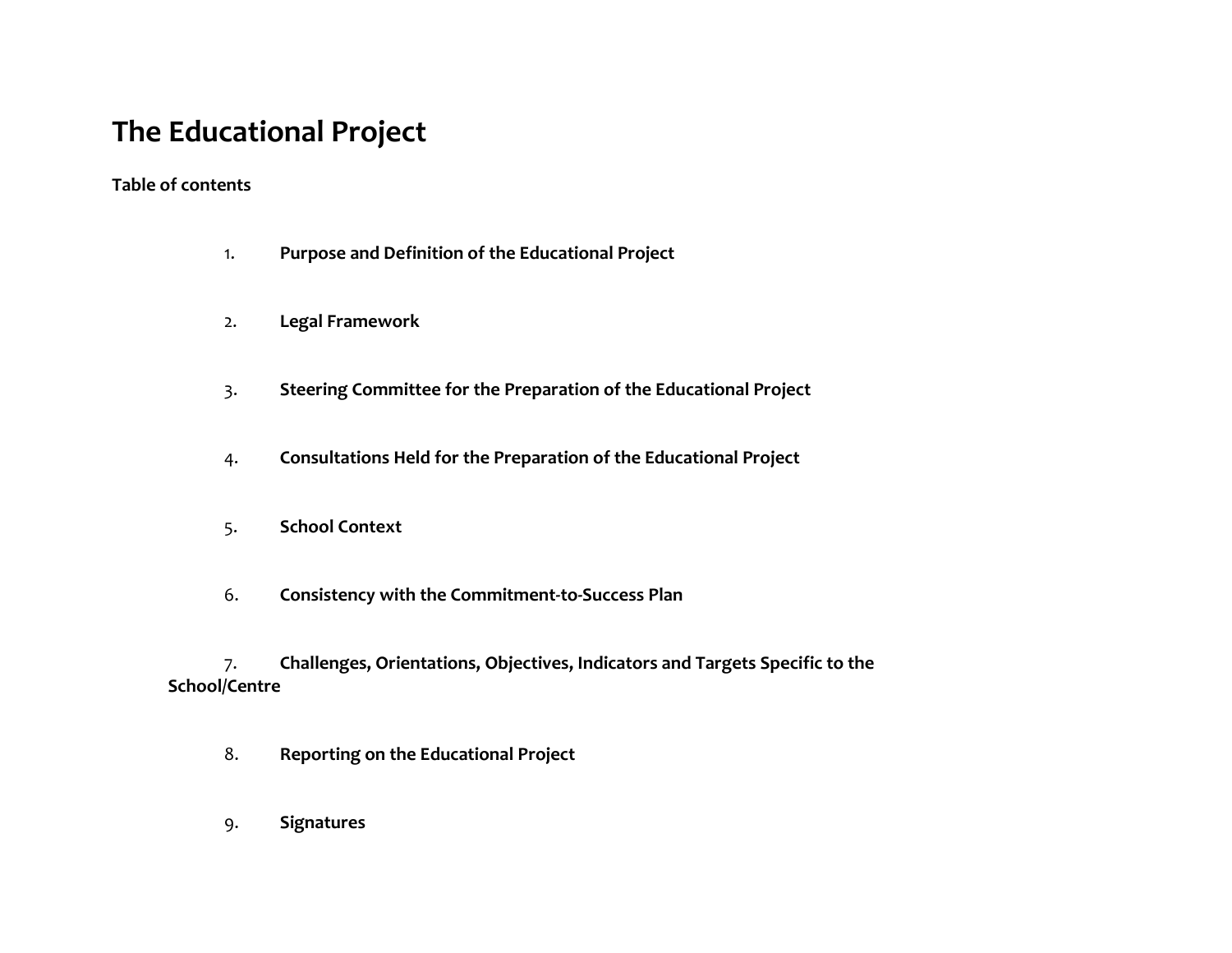#### 1. **PURPOSE AND DEFINITION OF THE EDUCATIONAL PROJECT**

The educational project is a strategic tool through which an educational institution can define and communicate to the educational community the policy orientations, the action priorities, and the expected results to ensure the educational success for all students, in both the youth and adult sectors. It reflects the characteristics and needs of the students who attend the educational institution and the expectations expressed in the community in terms of education. Resulting from a consensus, the educational project is prepared and implemented through the collaborative efforts of various stakeholders concerned with the institution: students, parents, teachers and other staff members (daycare service, secretary, etc.), as well as the community and school board representatives.  

The educational project therefore forms part of a process designed to promote coordinated action and synergy among the various levels of the education system (MEES, school boards and educational institutions), with due regard for their specific areas of autonomy and characteristics.  

#### 2. **LEGAL FRAMEWORK**

The educational project between Greenfield Park International School and the Riverside School Board is conceived and written within the framework of the Education Act. It is important that the educational community is aware of the legal aspects and respects those obligations as they create the educational project.  

#### **EDUCATION ACT**

#### **Section 36**

<sup>"A</sup> school is an educational institution whose object is to provide to the persons entitled thereto under section 1 the educational services *provided for by this Act and prescribed by the basic school regulation established by the Government under section 447 and to contribute to the social and cultural development of the community. A school shall, in particular, facilitate the spiritual development of students so as to promote self-fulfillment.*  

*In keeping with the principle of equality of opportunity, the mission of a school is to impart knowledge to students, foster their social development and give them qualifications, while enabling them to undertake and achieve success in a course of study. A school shall pursue this mission within the framework of an educational project."*  

#### **Section 37**

"*The school's educational project, which may be updated if necessary, shall contain*  

*(1)the context in which the school acts and the main challenges it faces, particularly with respect to academic success;*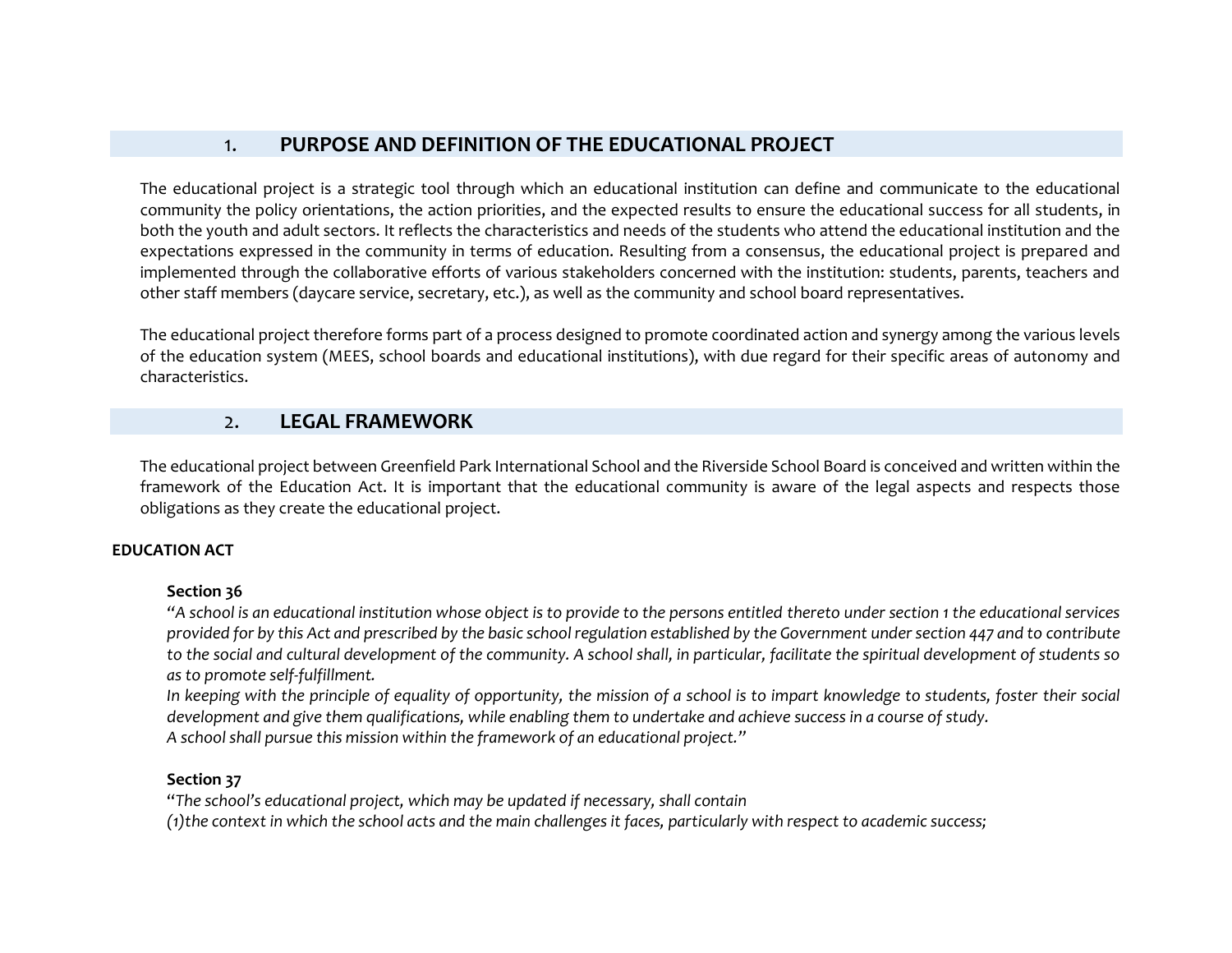*(2)the specific policies of the school and the objectives selected for improving student success;*  

*(3)the targets for the period covered by the educational project;*  

*(4)the measures selected to achieve the objectives and targets;*  

*(5)the indicators to be used to measure achievement of those objectives and targets; and*  

*(6)the intervals at which the educational project is to be evaluated, determined in collaboration with the school board.*  

*The policies and objectives required under subparagraph 2 of the first paragraph shall be designed to ensure that the Québec education policy framework defined by law, the basic school regulation and the programs of studies established by the Minister is implemented, adapted and enriched. They must also be consistent with the school board's commitment-to-success plan.*  

*The educational project must respect students', parents' and school staff's freedom of conscience and of religion."*  

#### **Section 37.1.**

*"The period covered by the educational project must be harmonized with the period covered by the school board's commitment-tosuccess plan in accordance with any terms prescribed under the first paragraph of section 459.3."*  

#### **Section 74**

"*The governing board shall analyze the situation prevailing at the school, principally the needs of the students, the challenges tied to student success and the characteristics and expectations of the community served by the school. Based on the analysis and taking into account the commitment-to-success plan of the school board, the governing board shall adopt the school's educational project, oversee the project's implementation and evaluate the project at the intervals specified in it.*  

*Each of these stages shall be carried out through concerted action between the various participants having an interest in the school and in student success. To that end, the governing board shall encourage the collaboration of students, parents, teachers, other school staff members, and community and school board representatives."*  

## **Section 75**

"*The governing board shall send the school's educational project to the school board and make it public on the expiry of at least 60*  days after sending it. It shall also make public the evaluation of the school's educational project. The educational project and any *evaluation of it shall be communicated to the parents and the school staff. The educational project comes into force on the date of its publication."*  

## **Section** *83*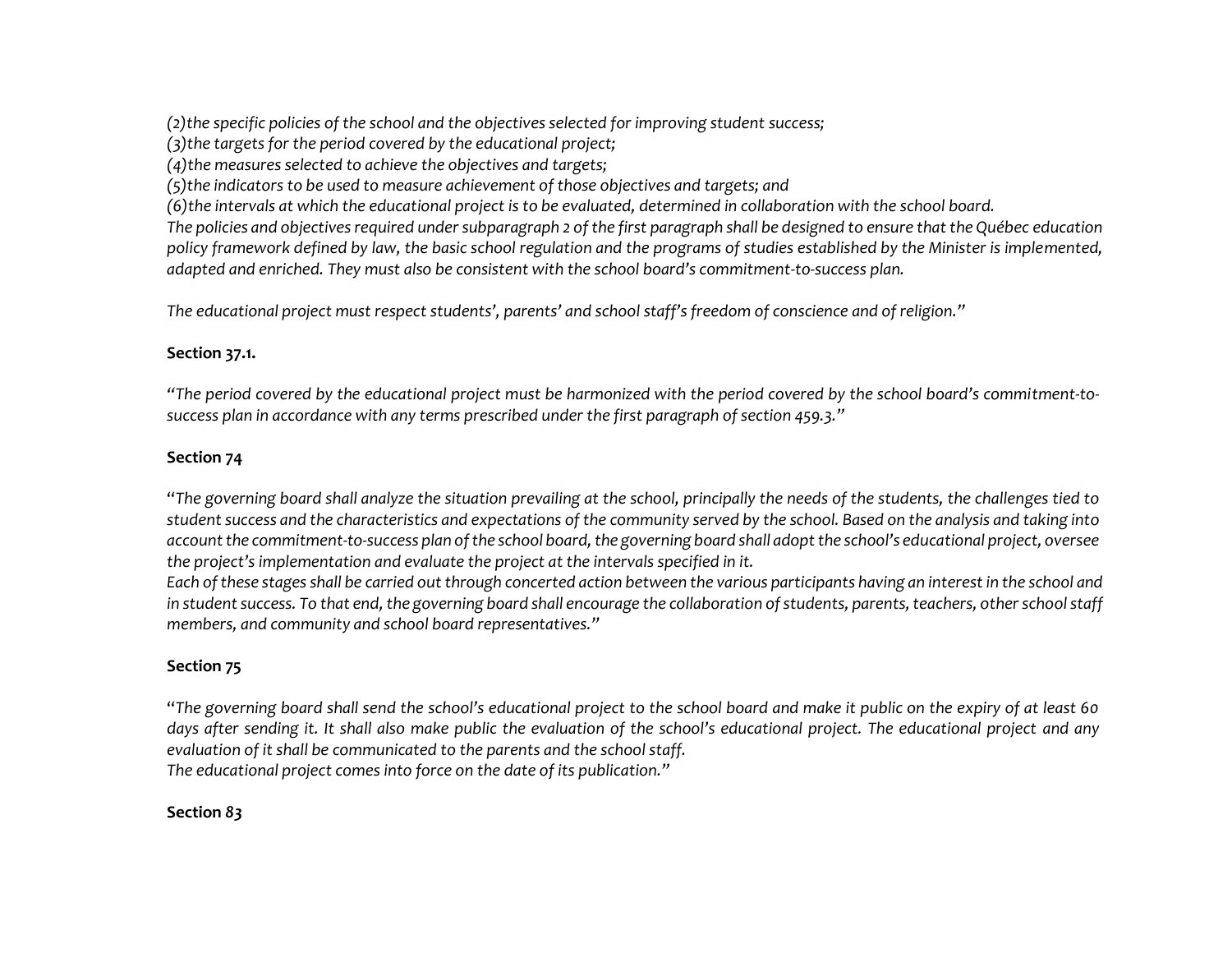*"Each year, the governing board shall inform the parents and the community served by the school of the services provided by the school and shall report on the level of quality of such services."*  

**97.1.** The centre's educational project, which may be updated if necessary, shall contain  

(1)  the context in which the centre acts and the main challenges it faces, particularly with respect to academic success and, in the case of a vocational training centre, the relevance of the training to regional or provincial labour market needs;  

(2)  the specific policies of the centre and the objectives selected for improving student success;  

(3)  the targets for the period covered by the educational project;  

(4)  the indicators to be used to measure achievement of those objectives and targets; and  

(5)  the intervals at which the educational project is to be evaluated, determined in collaboration with the school board.  

The policies and objectives required under subparagraph 2 of the first paragraph shall be designed to ensure that the basic school regulation and the programs of studies established by the Minister are implemented, adapted and enriched. They must also be consistent with the school board's commitment-to-success plan.  

**97.2.** The period covered by the educational project must be harmonized with the period covered by the school board's commitment-tosuccess plan in accordance with any terms prescribed under the first paragraph of section 459.3.  

## 3. **STEERING COMMITTEE FOR THE PREPARATION OF THE EDUCATIONAL PROJECT**

Clémence Trotéchaud, Principal (RSB)   Nathalie Pomerleau, Vice-Principal (CSMV)   Marie-France Givern, Teacher (RSB)   Eloïse Simonceli-Bourque, Teacher (RSB)   Elizabeth Ramsahoye, Teacher (RSB)   Monica Neyra, Teacher (RSB)   Nancy Smith, Teacher (CSMV)   Melanie Pagé, Teacher (CSMV)   Émilie Bolduc, Teacher (CSMV)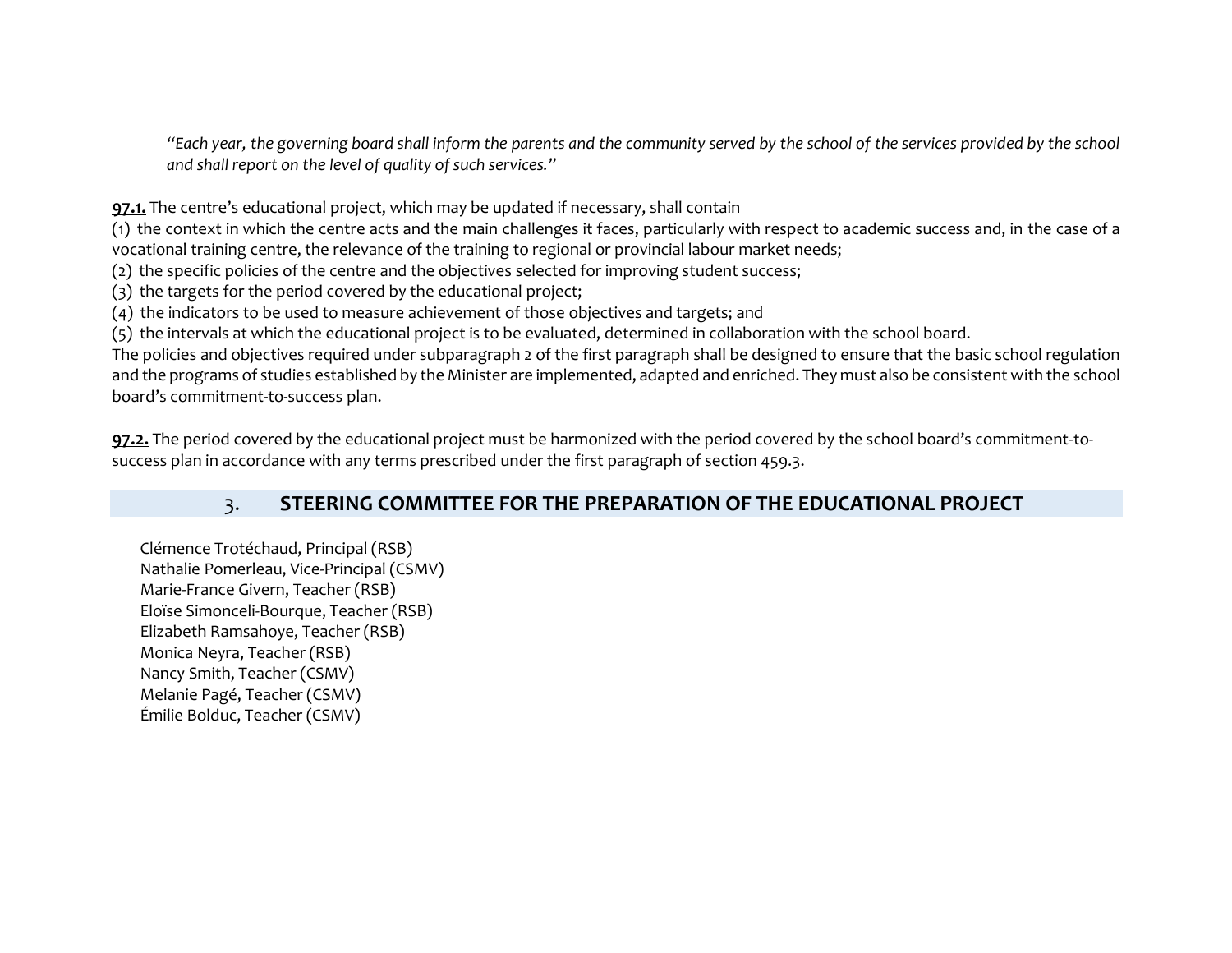## 4. **CONSULTATIONS HELD FOR THE PREPARATION OF THE EDUCATIONAL PROJECT**

| <b>Date</b>          | Participants                      | Type of meeting           | Place      |
|----------------------|-----------------------------------|---------------------------|------------|
| Nov 1 2017           | <b>Staff</b>                      | Planning and consult.     | <b>GPI</b> |
| Oct 12 2018          | SteeringSchool                    | <b>Success team</b>       | <b>RSB</b> |
| Dec 12 2018          | SteeringSchool                    | success team              | <b>RSB</b> |
| Dec 18 2018          | <b>Staff</b>                      | Planning and consult.     | <b>GPI</b> |
| Jan 30 2018          | SteeringSchool                    | <b>Success team</b>       | RSB*       |
| Jan 6 2018           | <b>Staff</b>                      | Planning and consult.     | GPI*       |
| Jan 8 2019           | <b>Staff</b>                      | Planning and consult.     | <b>GPI</b> |
| Jan                  | $\overline{AB}$                   | Planning and consult.     | <b>GPI</b> |
| Jan 28 2019          | <b>Staff</b>                      | Planning and consult.     | GPI*       |
| Fev 14 2019          | SteeringSchool                    | Planning                  | <b>GPI</b> |
| Feb 19 2019          | <b>Staff</b>                      | Planning and consult.     | GPI        |
| Feb 19 2019          | $\overline{\mathsf{G}\mathsf{B}}$ | Planning and consult.     | <b>GPI</b> |
| Feb 25 2019          | PPO, Daycare                      | Planning and consult.     | <b>GPI</b> |
| March 14 2019        | <b>Ped Consultants</b>            | <b>Consulting</b>         | <b>GPI</b> |
| <b>March 18 2019</b> | <b>Staff and GB</b>               | <b>Draft presentation</b> | <b>GPI</b> |
| April 9 2019         | SteeringSchool                    | <b>Success team</b>       | <b>RSB</b> |

## 5. **SCHOOL CONTEXT**

#### **Contex**t

Founded in 1993, Greenfield Park Elementary International School is a public school where students from an anglophone school board, Riverside School Board, and a francophone school board, Marie-Victorin School Board coexist within the same building, under one school.

Located in a residential area in the city of Longueuil, in the heart of Greenfield Park, Greenfield Park International School hosts 555 students (300 students from the Marie-Victorin School Board and 255 from the Riverside School Board. This public elementary school has 24 classes (four classes per grade – two classes for each school board, ranging from grades 1 to 6), two Music/Dance rooms, an Art room, a library, and a gymnasium with a removable partition.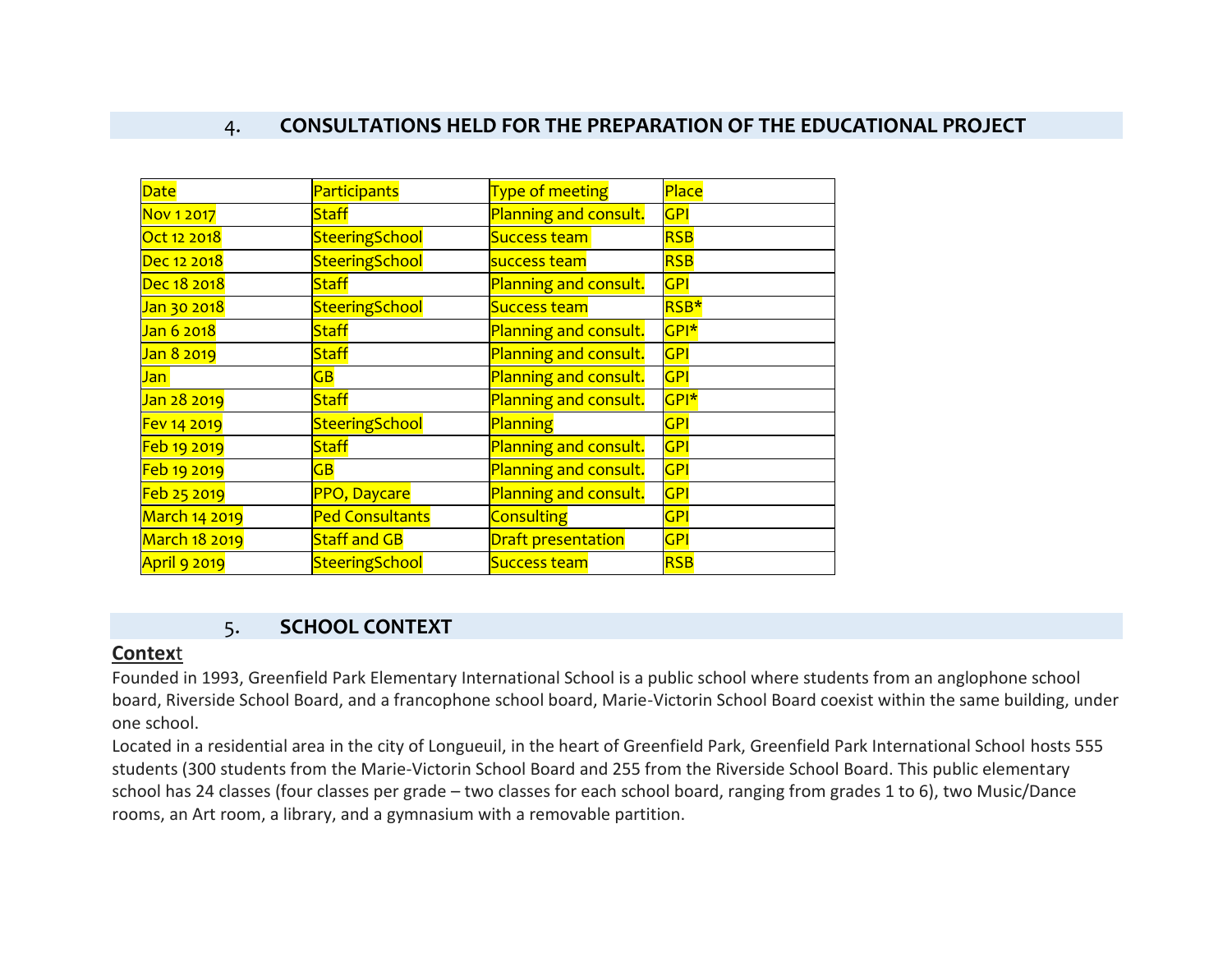The students attending this school come from Greenfield Park and the surrounding municipalities in the areas which are served by either the Riverside or the Marie-Victorin school boards.

## **Special Project**

Greenfield Park International School offers an International Program. Since its opening, the school has been a member of the Society of Schools for International Education (SEEI) which later became the Society of Schools of the International Baccalaureate of Quebec and Francophonie (SEBIQ). As of the summer of 2002, we have been part of the IB World Schools network. The International Baccalaureate (IB) is a Swiss-based, non-profit organization that offers a program for elementary, secondary, and post-secondary students. IB aims to develop the intellectual curiosity and sensitivity required in order to help build a world which is more just, more healthy and more united.

The IB accreditation is based on the implementation of the Primary Program (PP). This application has been adapted to suit the *climate* of our school. The PP is a program common to all international schools that are part of the IB. The transdisciplinary research program includes six research modules per year.

Since April 2009, the school has also been a part of the Bruntland Green Schools Network, which promotes awareness, values and ecological actions.

#### **Human Resources**

The staff is composed of: 1- Principal (RSB) and 1-Vice Principal(CSMV)

 3 IB program teacher-coordinators 2 secretaries 3 janitors 12 daycare educators 1 daycare technician 1 senior daycare educator 12 lunch monitors 24 homeroom teachers· 2 Physical Education teachers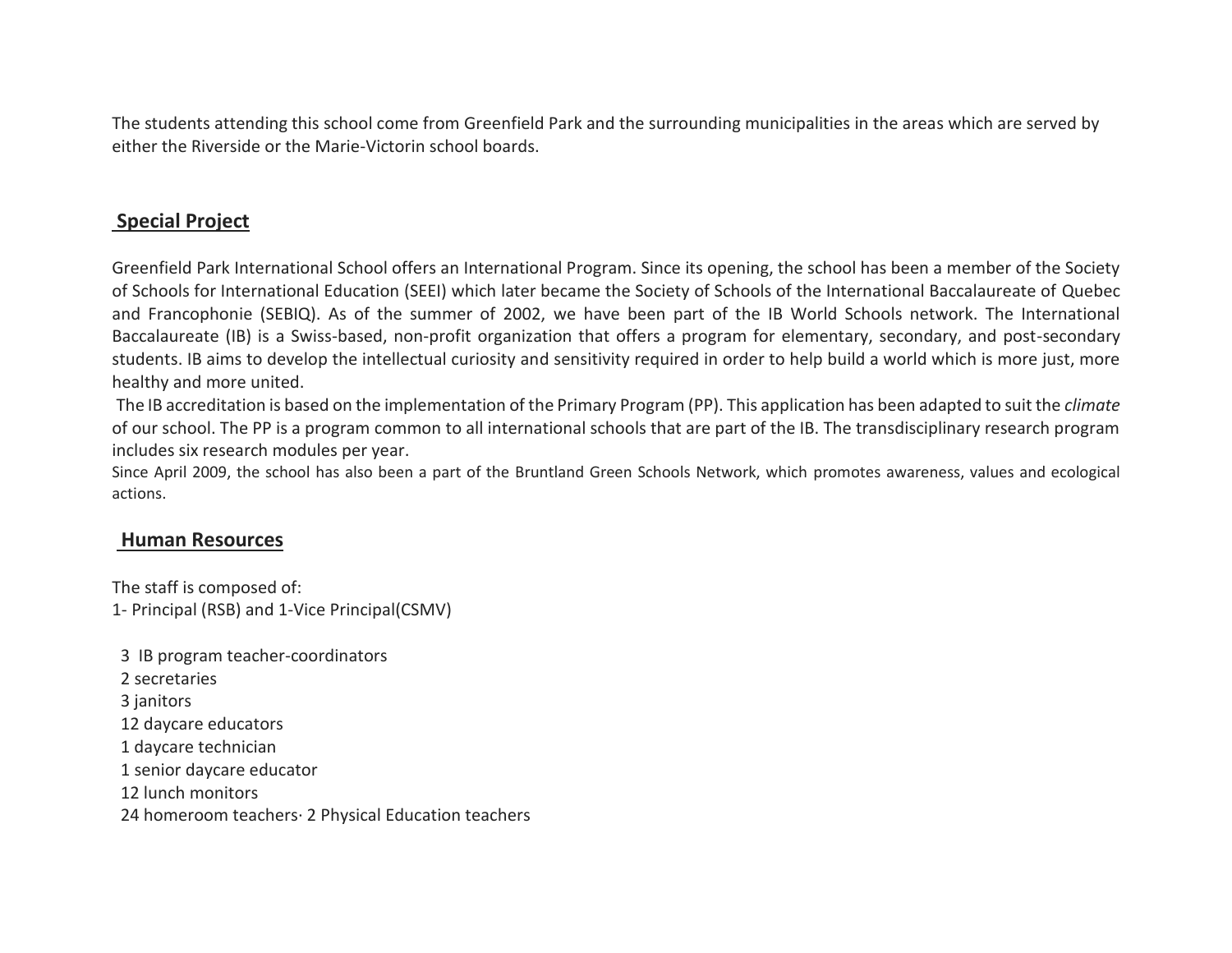Riverside School Board (only):

3 part-time specialists for Physical Education, Art and, Music

2 part-time resource teachers

1 Specialist Education Technician

2 attendants.

Marie-Victorin School Board (only): 1 full-time specialist for Music and Dance 3 part-time specialists (English, Physical Education, and Dance) 1 part-time Resource teacher 1 part-time Specialist Education Technician

#### **Student Success**

The students of this school are successful passing. In fact, 99% of our students obtained the pass mark in English and 100% of our students in French Immersion in both Writing and Reading in the Provincial Ministry end of Cycle 3 exams. Taking this data into account, our educational project will be mainly based on the development of a healthy, safe, and community-oriented environment. We also believe that promoting reading is a great way to maintain motivation which will also allow the students to continue to flourish and grow into developing a true appreciation for reading. We also aim to bridge the gap between the Riverside students who have an Individual Educational Plan (IEP) and those who do not have one. Therefore, our emphasis will be on *the joy of reading*.

| Results (June 2018)           |                         |              |                               |                           |                                                |
|-------------------------------|-------------------------|--------------|-------------------------------|---------------------------|------------------------------------------------|
| <b>Subjects</b>               | Number of 1<br>students | All students | <b>Students without IEP's</b> | <b>Student with IEP's</b> | Gap between students with and without<br>IEP's |
| <b>ELA success rate (60%)</b> | 39                      | 90%          | 100%                          | 95%                       | 5%                                             |
| <b>FLS success rate (74%)</b> | 39                      | 95%          | 100%                          | 78%                       | 22%                                            |

ELA: 90% of students have an average of 60% and over (Gap between students with IEP and without IEP: 5%)

FSL: 100% of students have an average of 74% and more (Difference between students with IEP and without IEP: 22%)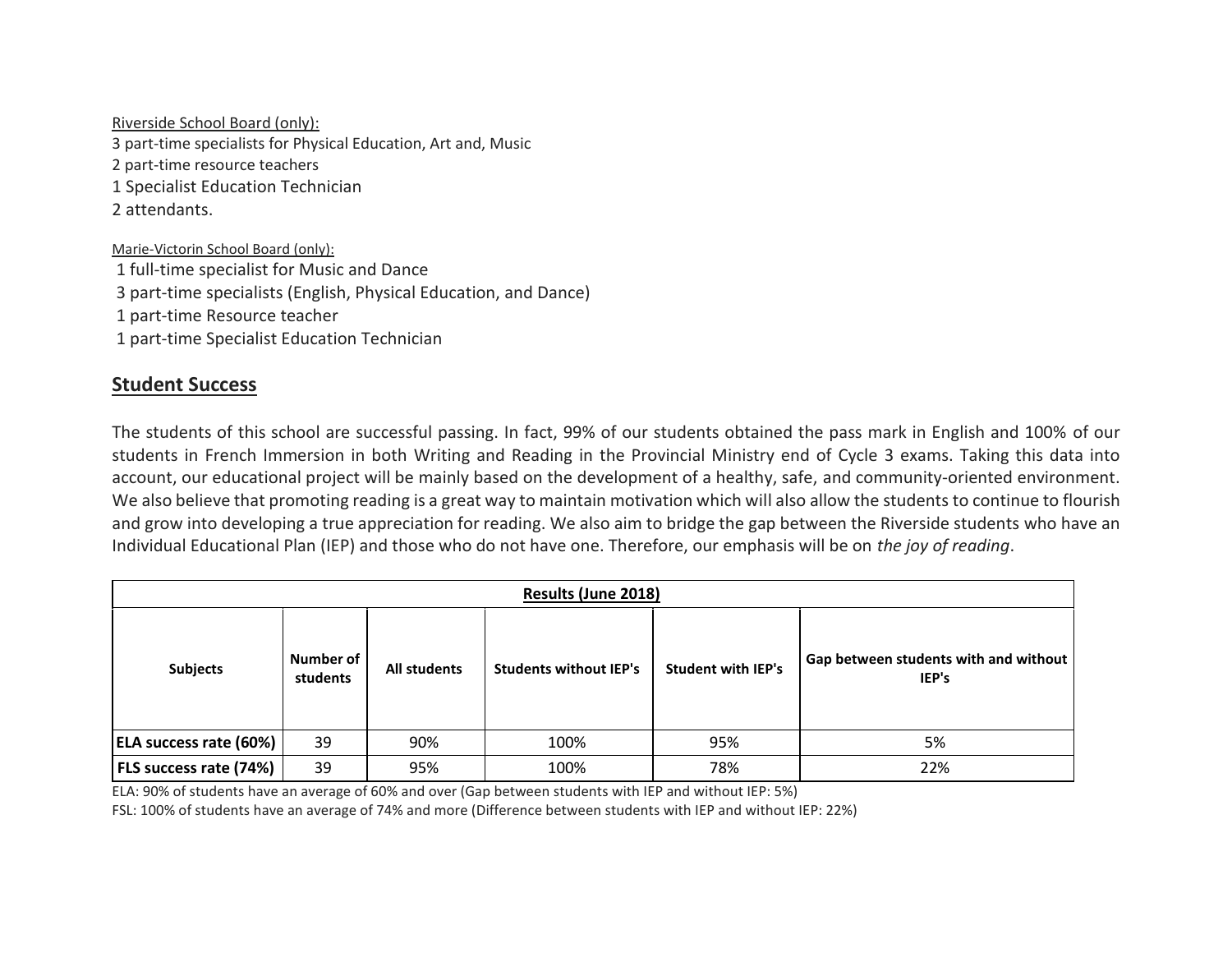## **Consultations**

According to consultations and surveys given to the school community, the following observations were made:

- Physical activities are particularly popular with students.
- The students feel safe at school.
- The students love their school and the caregivers.
- Many students and parents mentioned that learning more than one language is a very positive aspect of the school.
- Many have indicated that they want to do more physical activity.
- Less homework.
- Wish to upgrade the schoolyard.
- Stress experienced at school is also a concern for many parents and school staff.

Consultations with both our staff and parents reveal that the following values reflect our school: Caring, well-being, open-mindedness, commitment and a sense of belonging. These communal ideas and comments have been an influential factor in the creation of our school's vision. Therefore, challenges and orientations of the educational project are based on these findings.

## **Our MISSION**

Greenfield Park International School offers a bilingual, stimulating and caring environment that nurtures a sense of belonging within our community. Our rich and authentic learning program allows the harmonious balance between the mind and the body while fostering curiosity and the pleasure of learning. Making choices, expressing opinions, and taking initiative instills ownership in our learning. We become lifelong learners and citizens open and committed to developing a better world.

## **5.2 VALUES**

## **Kindness**

o Respect others in gestures and words o Welcome people, take care of them o Establish a climate of affection and attentiveness o Demonstrate good citizenship o Listening to others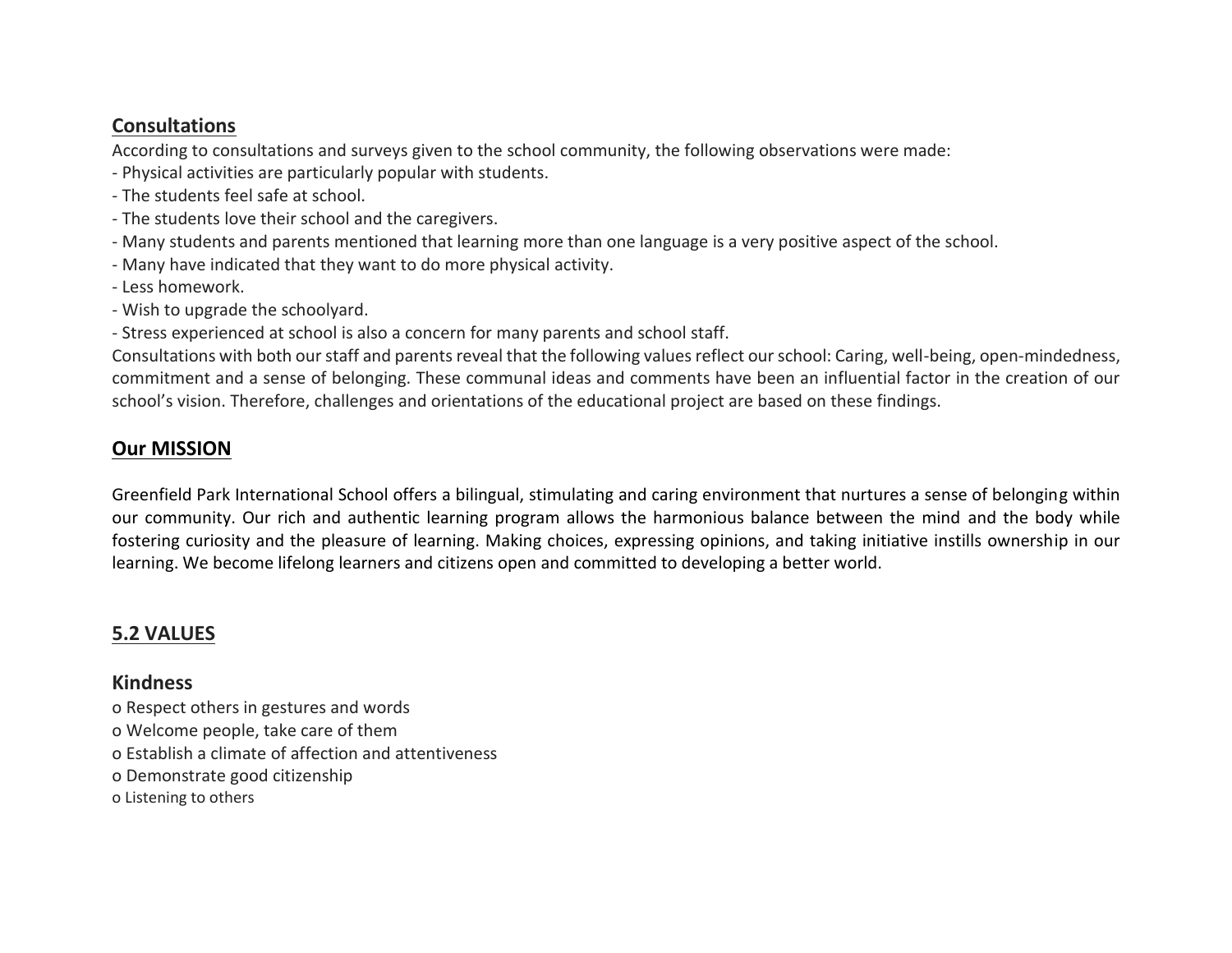## **Well-being**

o Promote a peaceful and positive atmosphere in the school

- o Promote equity and inclusion
- o Practice sports activities
- o Practice activities to reduce anxiety
- o Learn to manage emotions

## **Open mind**

o Respect diversity o Accept that you make mistakes and learn from them o Be receptive to new ideas and different points of view o Take risks o Learn from others

## **Commitment**

o Keep our promises, be punctual, and diligent o Get involved in the various activities. o Provide the necessary effort to achieve success o Be an active learner in order to reach your full potential o Demonstrate interest in your learning

## **Sense of Belonging**

o Feel pride in our school

- o Feeling useful in the community
- o Assume responsibilities
- o Adopt the values conveyed by the school
- o Get involved in various community activities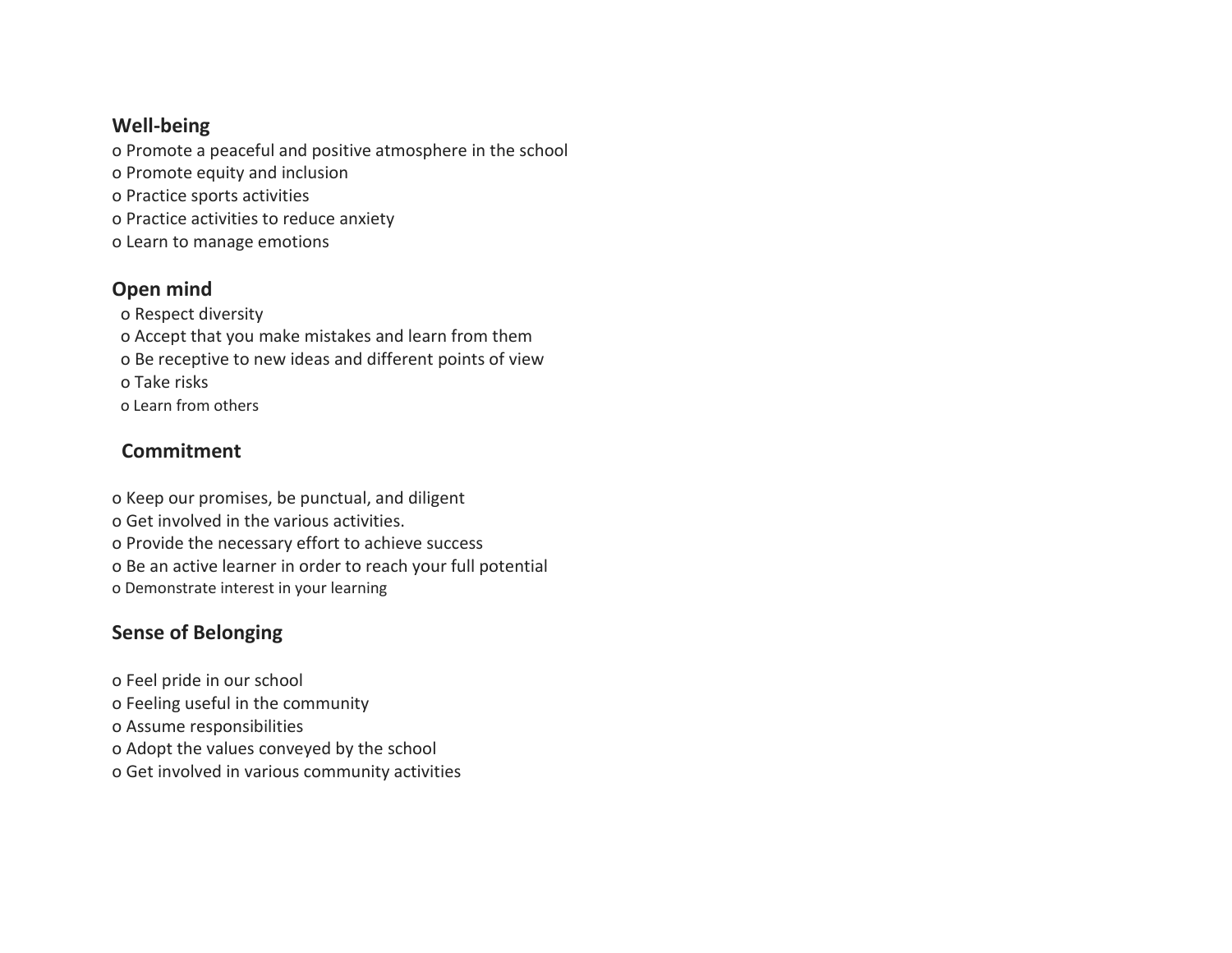## 6. **CONSISTENCY WITH THE COMMITMENT-TO-SUCCESS PLAN**

## **The Well-Being of All**

Our surveys indicate that the parents and staff are concerned about the well-being of the students at school. In fact, many students have voiced that they have experienced stressed within the school context. Our observations indicate that academic evaluations and peer relations are the main causes. We want our students to be happy at school, to feel welcome and to live in a peaceful, and positive atmosphere where they can also thrive and be physically active. This is part of the Riverside Challenge 5: 'inclusive, healthy, safe, stimulating and creative environment'.

## **Curiosity and The Joy of Learning**

Although our students are academically successful, we still want to maintain and support their motivation, thus providing an environment where they want to learn for pleasure. We also want our students to engage, voluntarily, in authentic learning situations which will inspire them to be actively involved, and ultimately will result in an action. These experiences will help retain and further develop their literacy skills. We believe that this aspect could reduce the gap between the results of students with an intervention plan (IEP) and those who do not have one. We believe that by promoting literacy, we will help both students with difficulties and students who are gifted to stay motivated. We intend to continue implementing innovative quality practices. This issue coincides with Riverside's challenge 4: 'quality educational and pedagogical practices'

In the following table, we present the orientations, objectives, indicators and targets specific to our institution, including those related to the Riverside School Board's PEVR.

Here is the legend to interpret this table. Legend for the table in point 7

## **Challenges**

Ch4:  Quality educational and pedagogical practices

Ch5: An inclusive, healthy, safe, stimulating and creative environment

#### **Objectives**

Obj1: Reduce the gap in success between various groups of students

Obj4: Ensure a high level of language proficiency

#### **Orientations**

Or1: Increase the proportion of the adult population of Québec who demonstrate high-level literacy skills. Or2: Have elementary students physically active at least 60 minutes per day.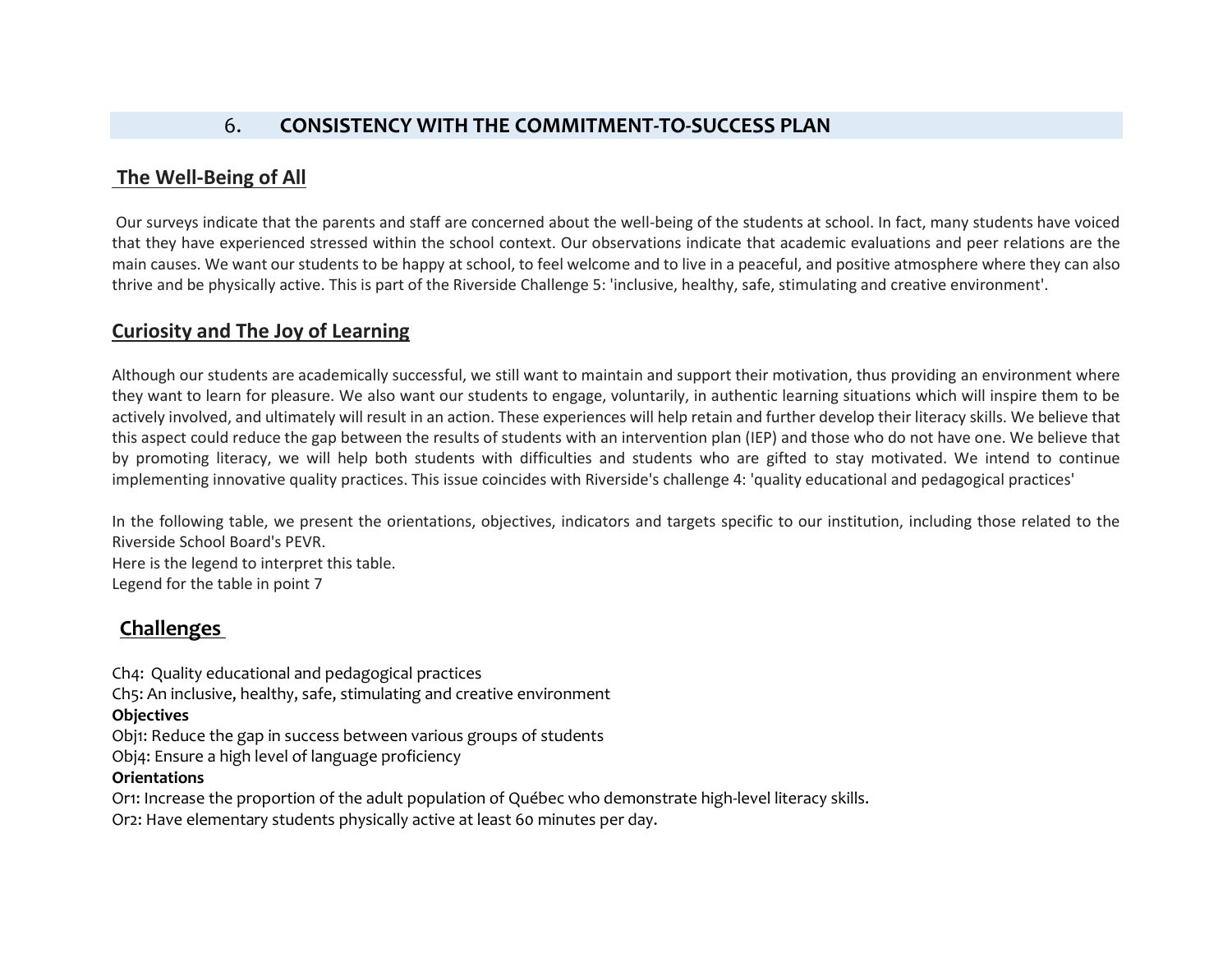## 7. **CHALLENGES, ORIENTATIONS, OBJECTIVES, INDICATORS AND TARGETS SPECIFIC TO THE SCHOOL/CENTER   Educational Project 2019-2022**

| <b>Educational Project</b>                                                                                                                                                                                                                                                                                                                                                                                                                                                                                                                        |                                                                                                 |                                                                                                                                                                                      |                                                                                  |                                                                                                                                             |                     |                                                                |
|---------------------------------------------------------------------------------------------------------------------------------------------------------------------------------------------------------------------------------------------------------------------------------------------------------------------------------------------------------------------------------------------------------------------------------------------------------------------------------------------------------------------------------------------------|-------------------------------------------------------------------------------------------------|--------------------------------------------------------------------------------------------------------------------------------------------------------------------------------------|----------------------------------------------------------------------------------|---------------------------------------------------------------------------------------------------------------------------------------------|---------------------|----------------------------------------------------------------|
| <b>Orientations</b>                                                                                                                                                                                                                                                                                                                                                                                                                                                                                                                               | <b>Objectives</b>                                                                               | <b>Indicators</b>                                                                                                                                                                    | <b>A.Challenge B.Objective C.Orientation</b>                                     | <b>Target</b>                                                                                                                               | <b>Beginning</b>    | <b>Target</b><br><b>Value</b>                                  |
| Provide a<br><b>Increase the</b><br>percentage of students have physical activity 60 minutes<br>scholastic<br>environment<br>who have the<br>possibility to do<br>which is healthy,<br>physical activity 60<br>caring and<br>minutes per day.<br>supportive.<br>Decrease the<br>percentage of students indicate experiencing stress in the<br>who suffer from stress school environment. (The starting<br>related to their<br>educational<br>environment<br>students.<br>Increase a sense of<br>caring among the<br><i>incidents</i><br>students. |                                                                                                 | The percentage of studnets who<br>per day.(The starting value will be<br>determined in May)                                                                                          | Ch5. Or2                                                                         | Increase to<br>100%, by June<br>2022, the<br>percentage of<br>students who<br>will do 60<br>minutes per<br>day of<br>physical<br>activites. | <b>Undetermined</b> | 60<br>minutes a<br>day of<br>organized<br>physical<br>activity |
|                                                                                                                                                                                                                                                                                                                                                                                                                                                                                                                                                   | The percentage of students who<br>value will be determined in May)<br>Survey conducted with the | Ch5                                                                                                                                                                                  | Decrease in the<br>percentage of<br>stressed students<br>by 10% by June<br>2022. | $32\%$ of students $ 22\%$ (RSB)<br>have moderate<br>to high levels of<br>anxiety (RSB).                                                    |                     |                                                                |
|                                                                                                                                                                                                                                                                                                                                                                                                                                                                                                                                                   | Number of reports of disciplinary Ch5<br>(Reflections, detentions, or<br>suspensions)           |                                                                                                                                                                                      | Decrease 30% of<br>disturbing<br>behavior for June<br>2022                       | <b>Detentions: 309</b><br><b>Suspensions: 11</b>                                                                                            |                     |                                                                |
| <b>Promote Literacy</b>                                                                                                                                                                                                                                                                                                                                                                                                                                                                                                                           | Increase the students'<br>interest in reding                                                    | <b>Determining the students</b><br>appreciation of reading (The<br>starting value will be determined<br>in May<br><b>Surveys conducted throughout</b><br>the year at different time. | Ch4, Obj4, Or1                                                                   | <b>Increased rate of</b><br>reading<br>appreciation by<br>10% for June<br>2022                                                              |                     |                                                                |